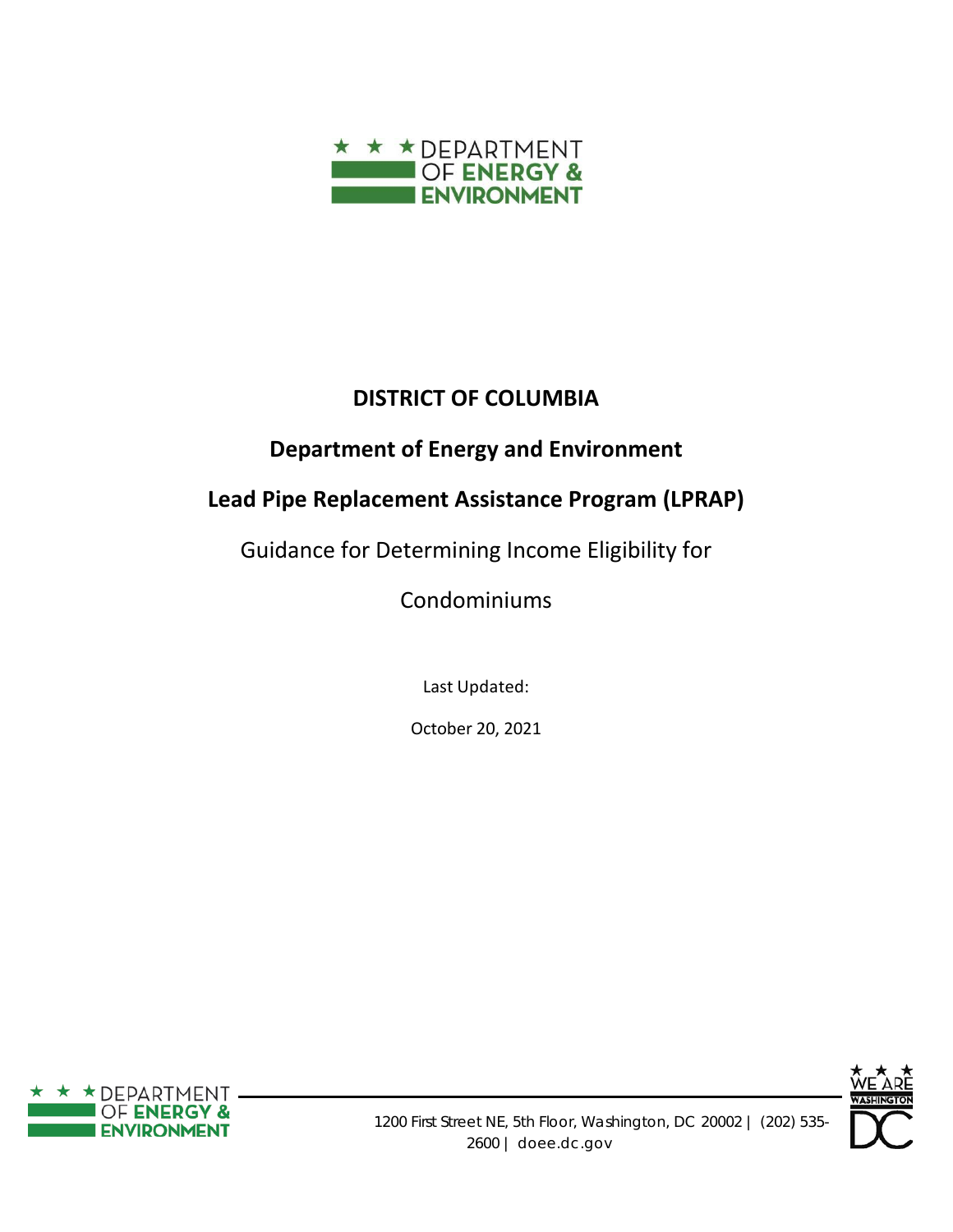# **Table of Contents**

|    | $\label{eq:1} \mbox{Introduction} \,\, \ldots \,\, \ldots \,\, \ldots \,\, \ldots \,\, \ldots \,\, \ldots \,\, \ldots \,\, \ldots \,\, \ldots \,\, \ldots \,\, \ldots \,\, \ldots \,\, \ldots \,\, \ldots \,\, \ldots \,\, \ldots \,\, \ldots \,\, \ldots \,\, \ldots \,\, \ldots \,\, \ldots \,\, \ldots \,\, \ldots \,\, \ldots \,\, \ldots \,\, \ldots \,\, \ldots \,\, \ldots \,\, \ldots \,\, \ldots \,\, \ldots \,\, \ldots \,\, \ldots \,\, \ldots \,\,$ |  |
|----|-----------------------------------------------------------------------------------------------------------------------------------------------------------------------------------------------------------------------------------------------------------------------------------------------------------------------------------------------------------------------------------------------------------------------------------------------------------------|--|
| 1. |                                                                                                                                                                                                                                                                                                                                                                                                                                                                 |  |
| 2. |                                                                                                                                                                                                                                                                                                                                                                                                                                                                 |  |
|    | Option One: Provide one document that represents the entire building's income level 5                                                                                                                                                                                                                                                                                                                                                                           |  |
|    | Option Two: Provide documentation for at least 50% of the individual households in the building 6                                                                                                                                                                                                                                                                                                                                                               |  |
|    | Option Three: Submit no income documentation and be assigned Assistance Level 3 7                                                                                                                                                                                                                                                                                                                                                                               |  |
|    |                                                                                                                                                                                                                                                                                                                                                                                                                                                                 |  |



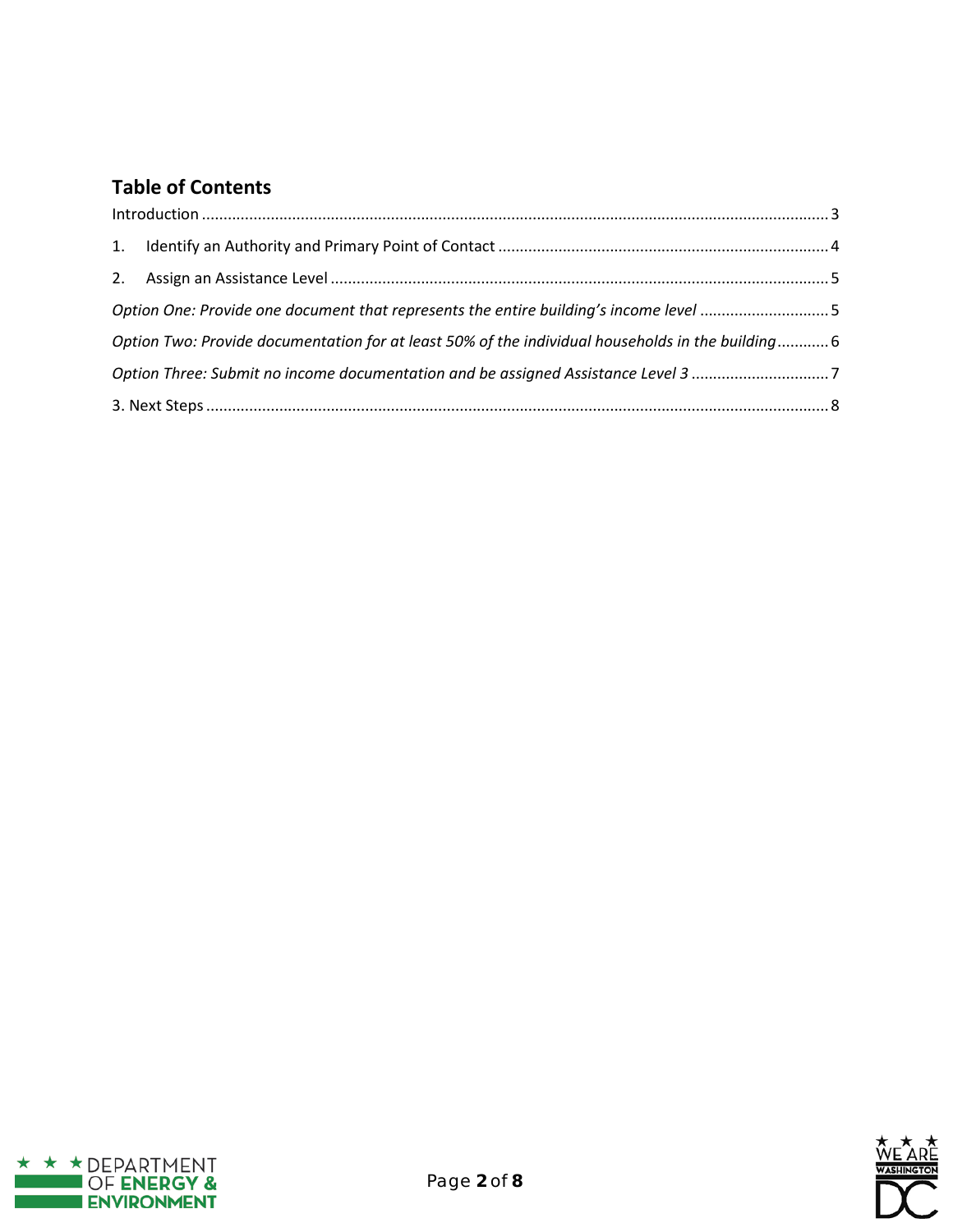#### <span id="page-2-0"></span>**Introduction**

The Lead Water Service Line Replacement and Disclosure Amendment Act of 2018, D.C. Law 22-241, effective March 12, 2019, (collectively called the "Act"), established the Lead Pipe Replacement Assistance Program (LPRAP). This Program, established under Section 6019b of the Act, assists property owners by paying for part or all of the cost to complete the replacement of a partial lead service line. A partial lead service line occurs when lead pipes are replaced on the public side of the property line, but lead or galvanized pipes remain on the private side of the property. Program applicants apply for relief to the District's Department of Energy and Environment (DOEE). Approved program applicants coordinate with an approved contractor and the District of Columbia Water and Sewer Authority (DC Water) to conduct the replacement and arrange for the payment of the work.

Per the Act, there are two Assistance Levels:

- 1. Income-eligible assistance is available to households with an income equal to 100% of Area Median Income or less.
- 2. Standard assistance is available to households that exceed 100% of Area Median Income or do not wish to disclose their household income.

The purpose of this document is to provide clear instructions for condominiums that wish to seek assistance through LPRAP. There are two steps to determining income eligibility for these properties:

- 1. Identify an authority that can make decisions about the property, including collecting and submitting documentation.
- 2. Assign a discount amount (an Assistance Level) to the property. DOEE has identified three options for income verification which are outlined in this document.

This guidance will be maintained by DOEE staff and updated on a regular basis. This document is subject to change at any time.



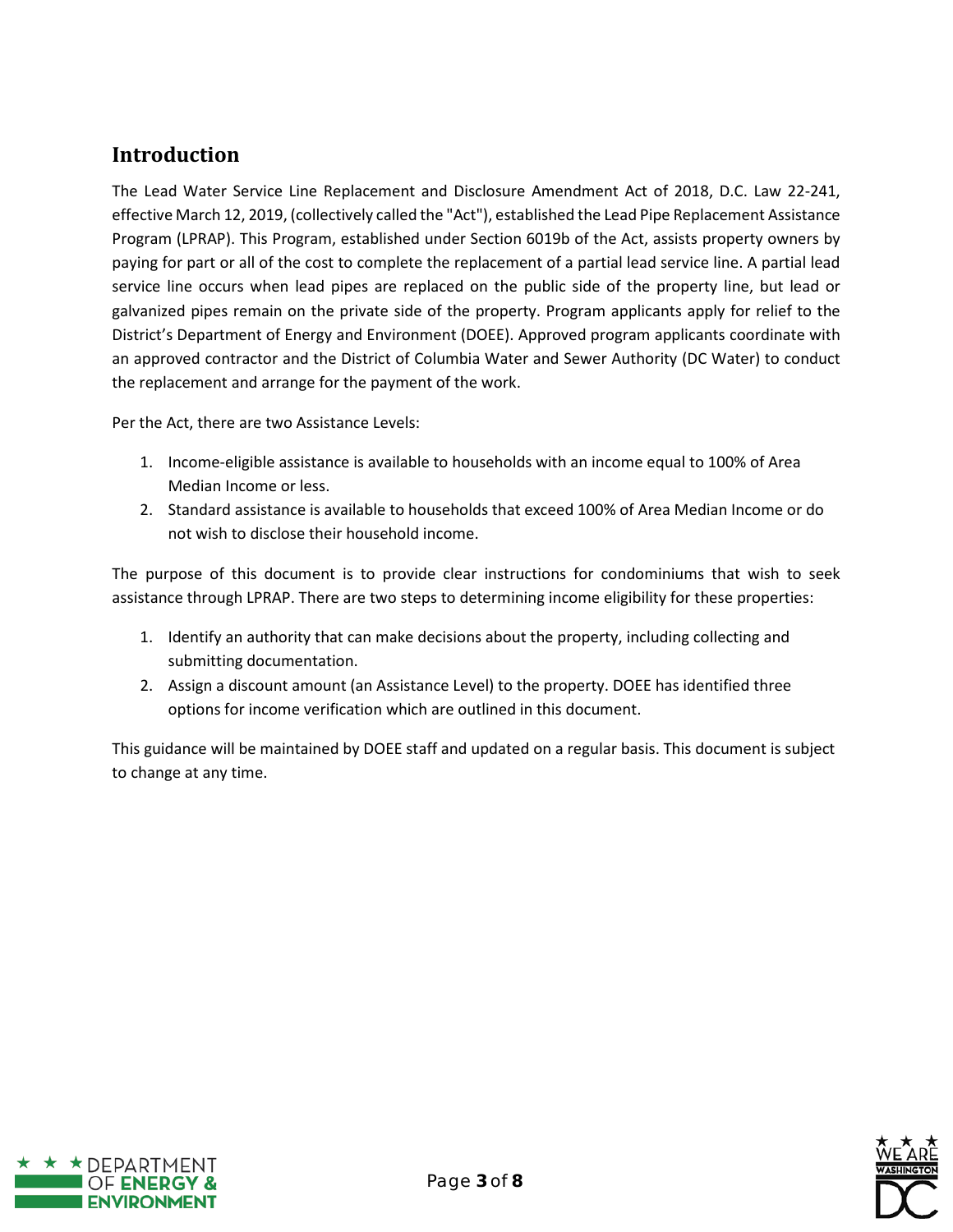# <span id="page-3-0"></span>**1. Identify an Authority and Primary Point of Contact**

It is the responsibility of the interested party to identify an authorizing authority who can act on behalf of the homeowners within the multifamily property. DOEE requires documentation which indicates that the authorizing authority can make decisions about common area spaces and enter into contracts with third parties.

An example of this document may be the by-laws of the property. DOEE will determine on a case by case basis if the documentation provided sufficiently demonstrates that the entity is an authorizing authority. Please reach out to DOEE at [leadline.replacement@dc.gov](mailto:leadline.replacement@dc.gov) to further discuss what documentation a property may submit.

Once the authorizing authority has been established, that authority should establish a primary point of contact (for example, the Chair of the condominium board), this person will be DOEE and DC Water's primary point of contact for the remainder of the process. This authority is responsible for the cost of the replacement that is not covered by the LPRAP benefit.



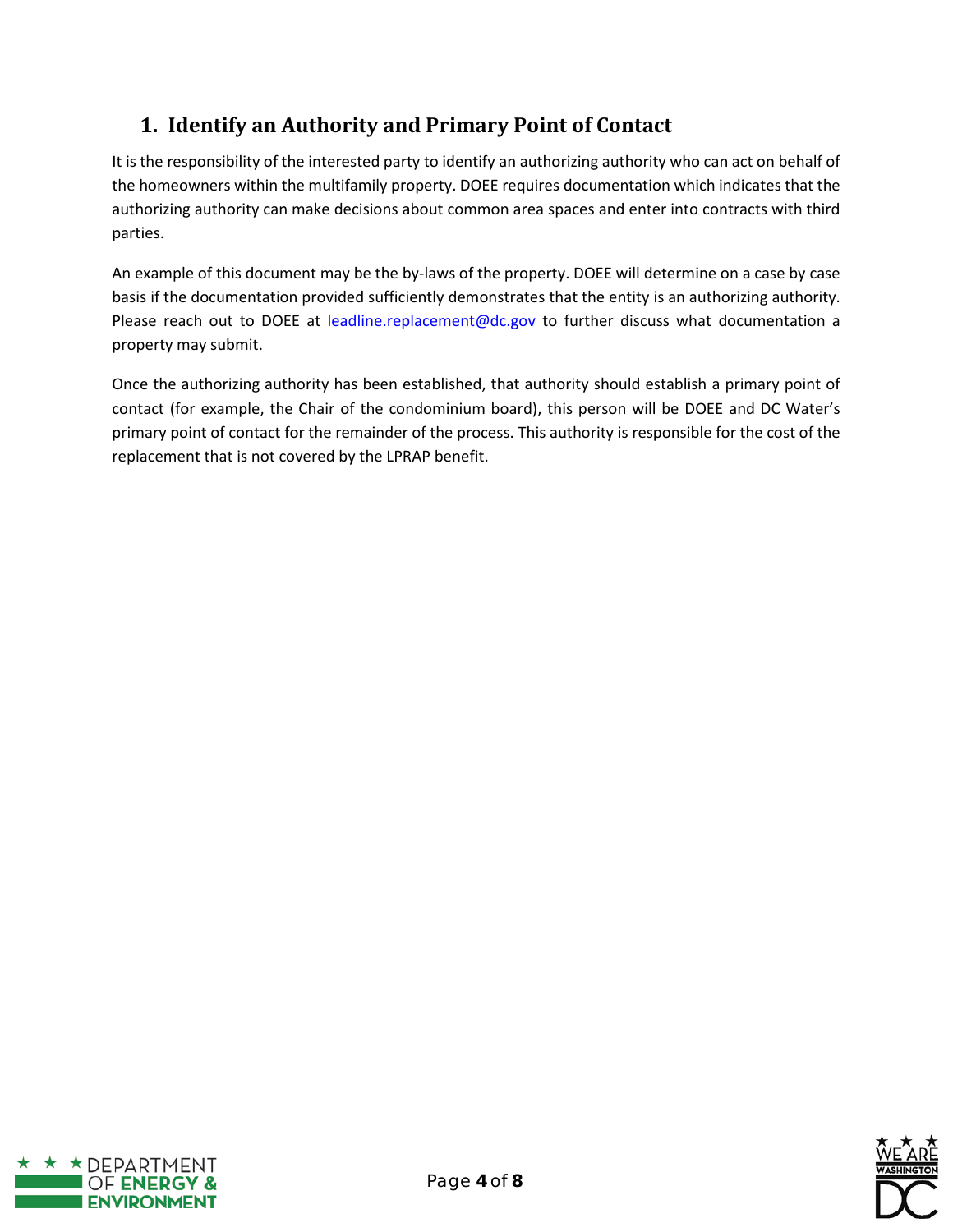#### <span id="page-4-0"></span>**2. Assign an Assistance Level**

### <span id="page-4-1"></span>*Option One: Provide one document that represents the entire building's income level*

If the authorizing authority can demonstrate that it provides affordable housing to low- to moderateincome residents, the authorizing authority can submit one document on behalf of the entire building.

The authorizing authority must demonstrate that the property is currently subject to an affordability covenant that aligns with th[e LPRAP income guidelines.](https://doee.dc.gov/node/1451331) This demonstration can be made by providing one or more of the following documents and highlighting the relevant provisions:

- (a) Regulator Agreement (memorializes affordability restrictions between the owner and a District or federal agency);
- (b) Deed Restriction or Covenant;
- (c) Loan Agreement;
- (d) Affordable Housing Restriction (lists the number of restricted units, income to which they are restricted, and terms of agreement);
- (e) Housing Assistance Payment (HAP) Contract (documents Section 8 provisions or local vouchers);
- (f) Proof of the property using the District's Housing Choice Voucher Program;
- (g) Tax Credit Regulatory Agreement and Declaration of Restrictive Covenants; and/or
- (h) Other relevant documentation not listed that has been reviewed and approved by DOEE.

Upon acceptance of a sufficient document, DOEE will provide the authorizing authority with an affidavit to complete. Through this affidavit, the authorizing authority attests to the Government of the District of Columbia that the property provides affordable housing to low- to moderate-income residents.

In summary, under Option One, the **authorizing authority** must submit the following documentation to DOEE to be approved for LPRAP:

- (a) A complete application signed by the authorizing authority on behalf of the building unit owners;
- (b) A document that verifies that the authorizing authority can make decisions on behalf of the building unit owners; and
- (c) The property's DC Water bill.

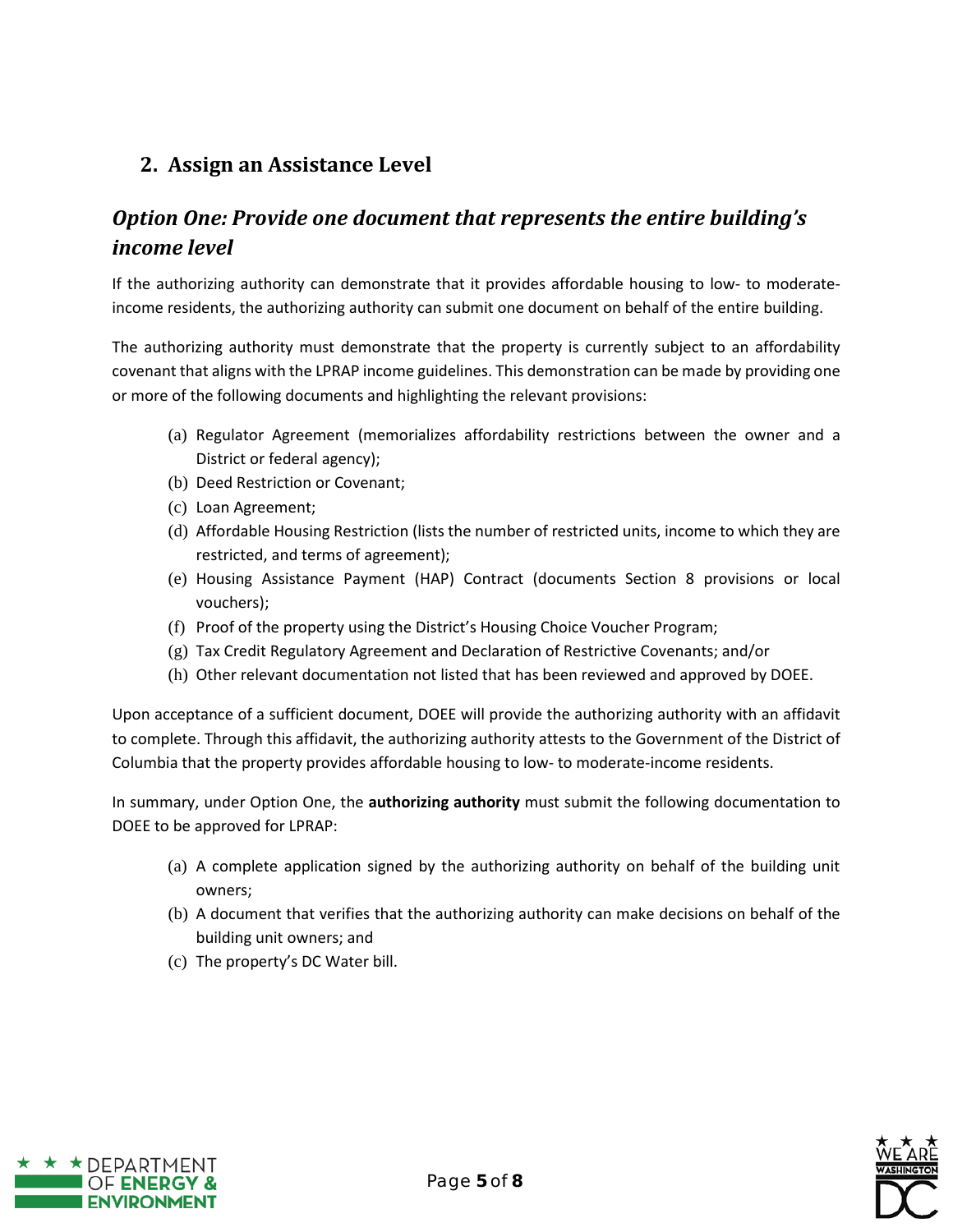# <span id="page-5-0"></span>*Option Two: Provide documentation for at least 50% of the individual households in the building*

If the property is does not meet the requirements listed under Option One, the income level can be established if at least 50% of the individual households in the building meet the income requirements. In order to meet this requirement, each household would be required to submit an individual application in order to meet the 50% threshold. The submission of this information can come from the authorizing authority or, in the interest of privacy, be submitted by each household directly to DOEE.

**At least half** (>=50%) of the households in the building must meet the income requirement of the applicable Assistance Level. In order to be income qualified, the household must submit:

- (a) A complete application signed by an applicant from the individual household;
- (b) Applicant's Photo ID; and
- (c) Applicant's proof of income.

#### The **authorizing authority** must submit:

- (a) A complete application signed by the authorizing authority;
- (b) A document verifying the authorizing authority can make decisions on behalf of the building unit owners; and
- (c) The property's DC Water bill.



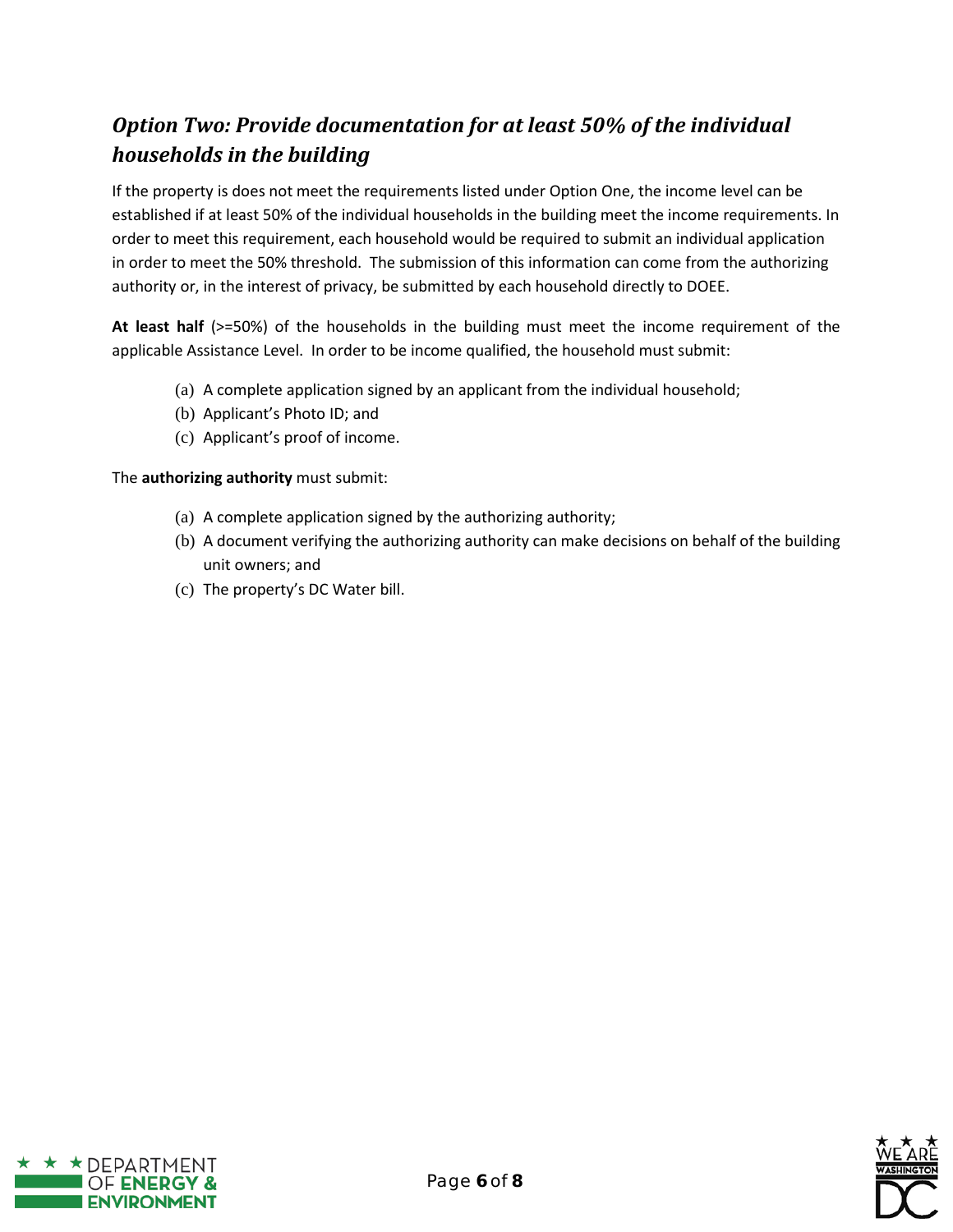# <span id="page-6-0"></span>*Option Three: Submit no income documentation and be assigned Standard Assistance*

All properties with a lead service line on their private property and a non-lead service line in the public space are eligible for LPRAP, regardless of income. Properties that do not wish to seek income verification are eligible for Standard Assistance, which covers 50% of the cost to replace the lead service line, not to exceed \$2,500.

Under Option Three, the **authorizing authority** must submit the following documentation to DOEE to be approved for LPRAP:

- (a) One complete application signed by the authorizing authority on behalf of the building unit owners;
- (b) A document verifying the authorizing authority can make decisions on behalf of the building unit owners; and
- (c) The property's DC Water bill.